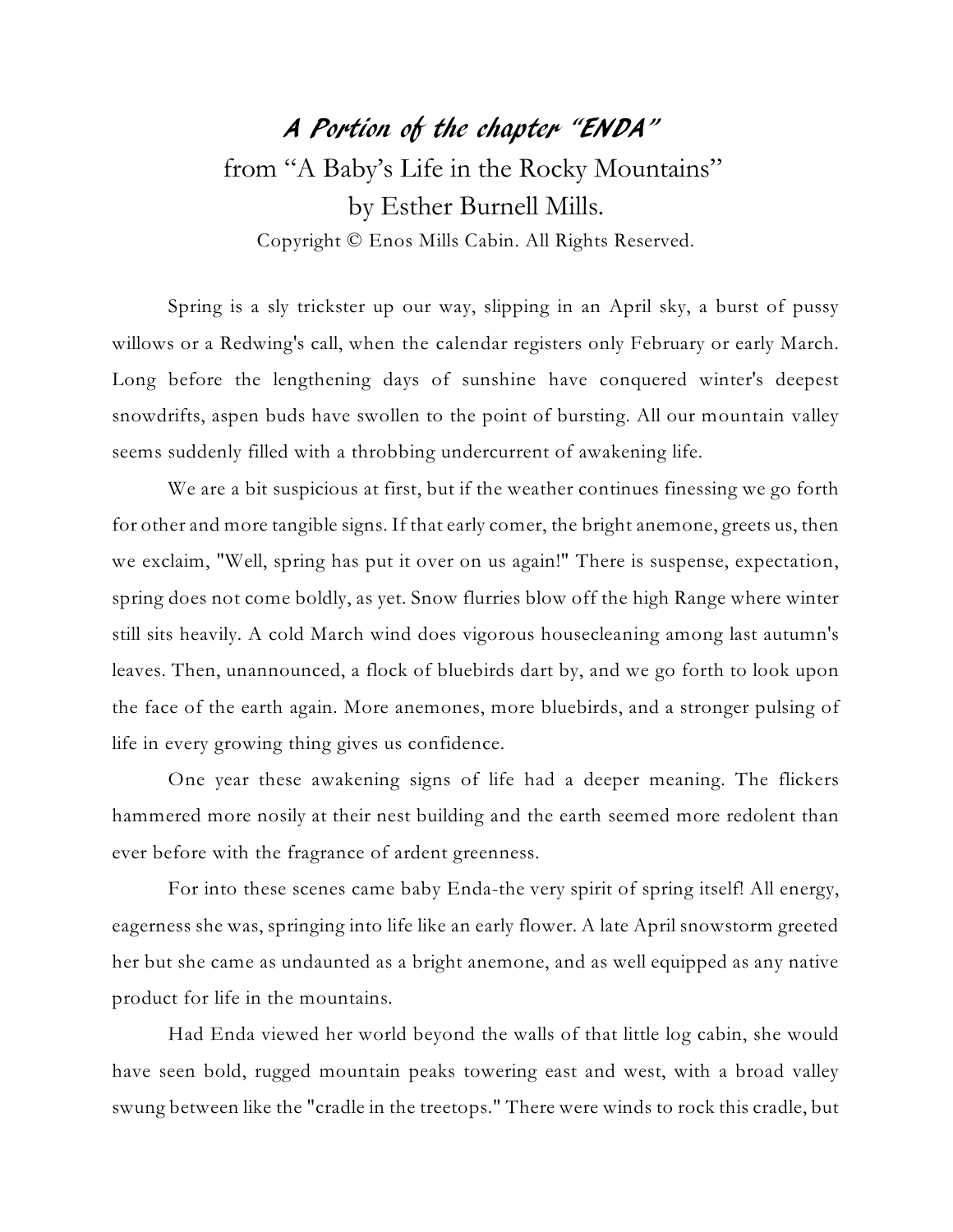they were kindly to this baby, the first white child to claim a birthplace in Tahosa Valley, at an elevation of nine thousand feet above sea level.

As I lay awake that night, the booming of the Wilson Snipe, just arrived to nest in our marsh, sounded to me the most elemental of all nature's voices. It seemed to be an echo from the far distant past, of primeval nature. I had been wondering about Enda's endowment from the past, what dominant influences were asleep in her little being and what response would be stirred in her by this environment of nature. Would she feel the beauty and the mystery of the mountains? That mystery had been so influential in determining the lives of her parents, both of whom had started life on the plains of Kansas.

It was a matter of comment from her father that the chapter of a forthcoming book, "Children of My Trail School," happened to be the one left waiting in the typewriter for two weeks, while he gave his entire attention to the new recruit. Into this chapter he had put the summing up of his life work in nature guiding, illustrated with the responses of the child's mind to the elemental influences of the outdoors.

Enda's calm, sunny nature seemed to me a reflection of her father's. If the forming of a child's character is influenced during the first few days, certainly her father had all the credit. His big arm chair, piled high with pillows, was her first bed. He was her first nurse, and his study was her temporary nursery. I am sure for the first thirty-six hours he didn't sleep a wink. Perhaps he was wondering if that bed was big enough to hold her. She was a lively five and a quarter pounds.

He accepted this new factor in his life so completely that even when a caller came one day that there was no thought of introduction. Enda decided to make herself known, during a lull in the conversation, and her father answered the caller's astonished expression with "Oh, didn't you know we had a new nature guide?"

With a kodak "always loaded" it was rather strange that it did not occur to us to take Enda's picture for several weeks. Most of our efforts the first few months were rejected as not doing her justice. We made up for it later, Enda learning the meaning of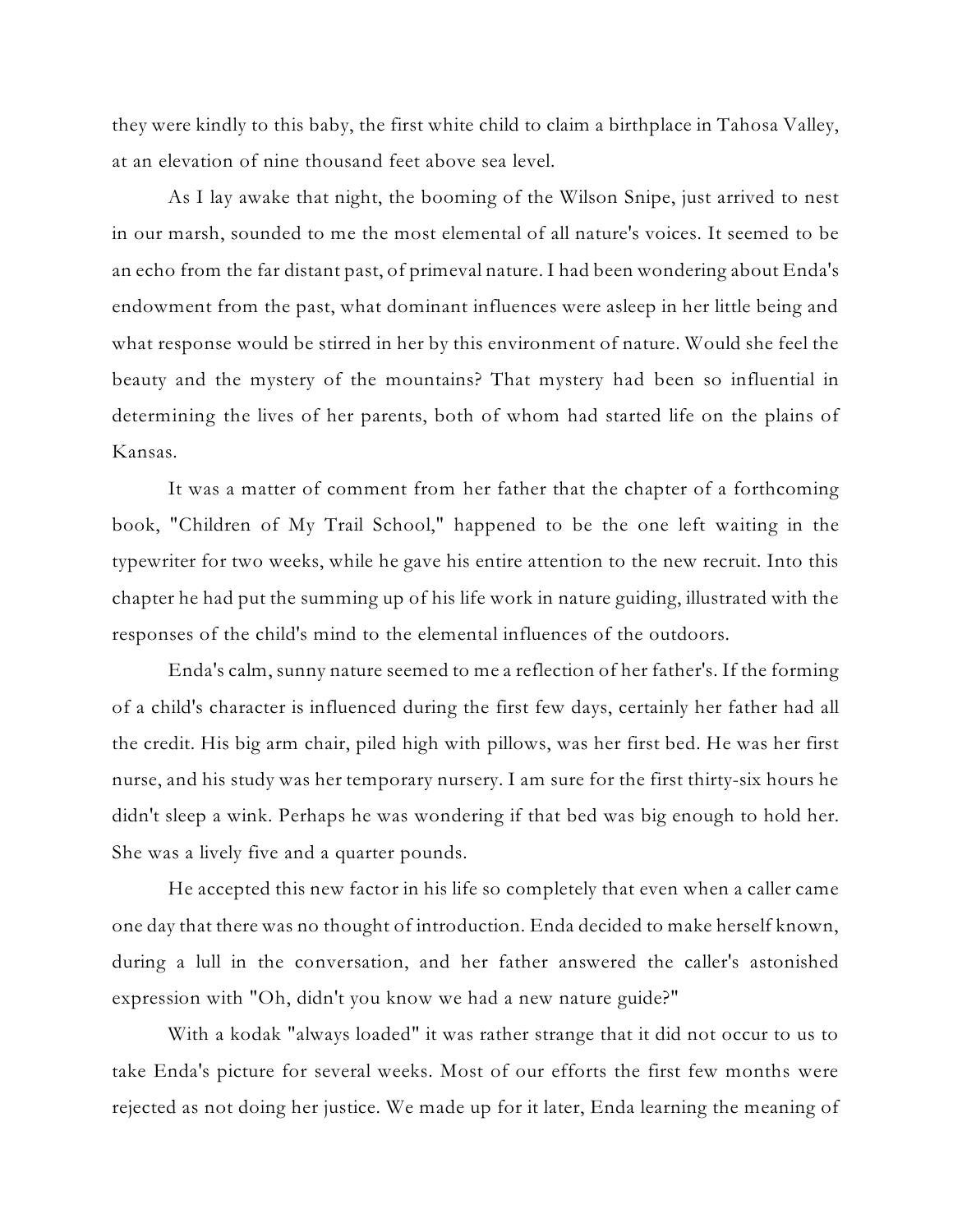"kodak," long before she was two years old.

Even if she was not a subject for the kodak, her father's manifestations of interest gave assurance that she surpassed his expectations in all other respects. Of course he put her through the usual instinctive test of lifting her from her crib with his forefingers firmly grasped in her outstretched hands, every day showed new development. One of the most rapid, as well as alarming, signs of development, was in the use of her legs. During some unguarded moments of the bath hour, she took delight in getting her feet against my stomach and giving kicks that might have sent her flying off my lap. It was a matter of some amusement to her father when the scales were brought up from the office each week, and a record kept of her gain. It was a matter of satisfaction to me that she doubled her birth weight at four months.

Even after Enda's kiddie-koop arrived and Enos' supervision of her daily routine was relinquished, he continued to watch over her solicitously. For summer, with its tourist population was upon us. No stranger was allowed to pick her up, and many would-be friends were turned away without even a look if she was sleeping. Her father knew that all young animals have to be allowed to wiggle, stretch and sleep, oblivious of the outside world. He knew that demands from the inside world make themselves known, promptly and specifically, if there were no other undue disturbances. He had raised, and of course fed, a family of orphaned bluebirds when still a boy himself, and later had adopted a pair of grizzly cubs and given them a good home.

The play of young animals has always been one of his most interesting pursuits, and he enjoyed Enda's babyhood from the psychological viewpoint that through play we reach our highest development. When I expressed surprise at his general adeptness with infants, he confided to me that during his first winter in Colorado, one of his special duties had been to take care of the baby Sunday evenings while the ranch family went to church. He intimated that the experience had been quite insightful into the world of the young.

Of all the young animals her father had acquainted himself with, Enda reminded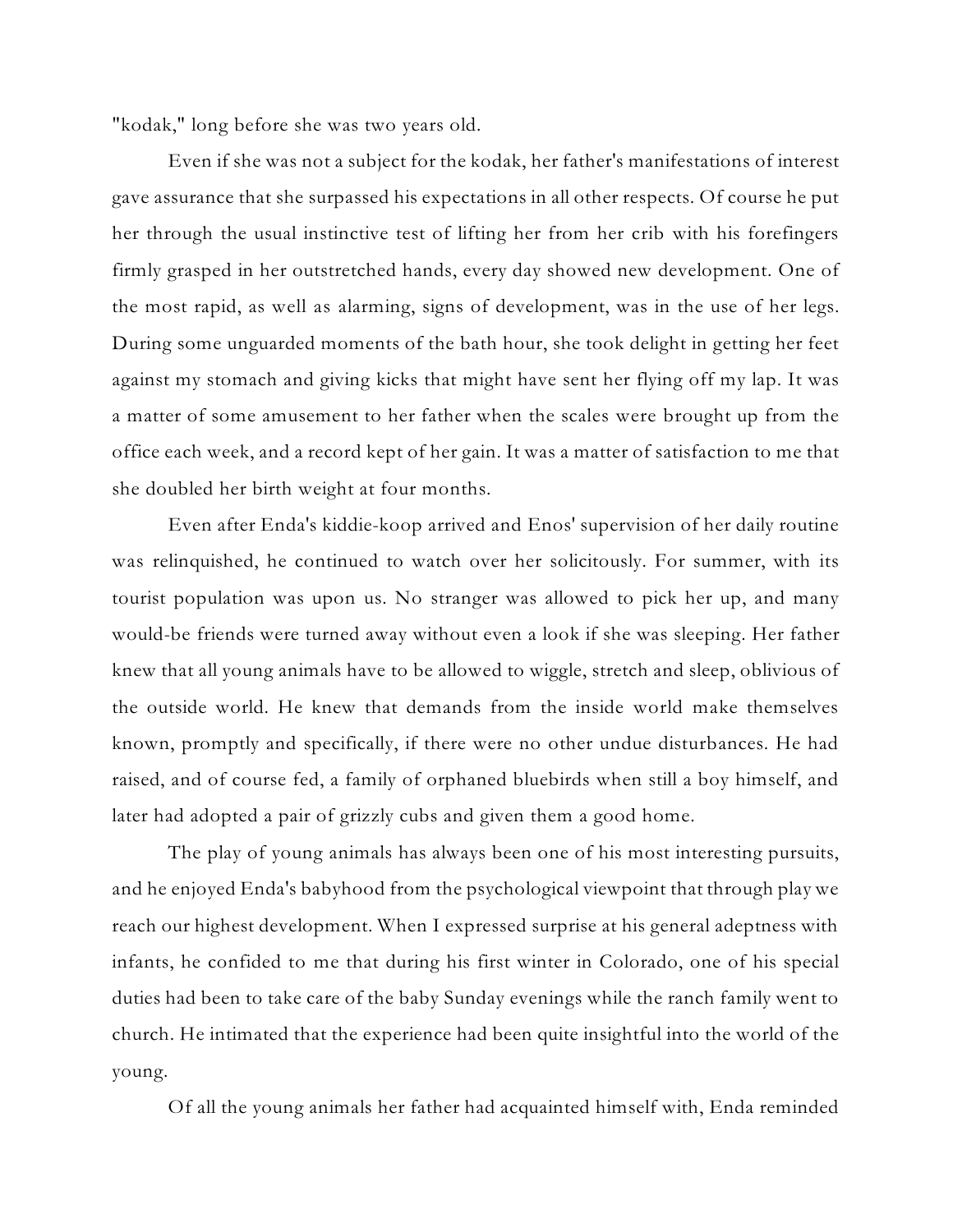him most of a grizzly cub. Her knowing grunts and quick responses to little attentions seemed to bespeak an intelligence which justified his complete study. He never came into the cabin (which was several dozen times a day that summer) that he did not go directly to an observation point, even if it was only a crack in the door. He liked to stalk upon her, to take her unaware. "I see you," he would have the unfair advantage of saying, when he discovered himself being watched.

Enda was his match. Even his rubber-heeled shoes on the porch were very early a signal for attention. Enda and her father understood each other perfectly. It seemed to be a theory shared in common that babies sometimes need to see objects from an upright position. He conversed with her about these objects as they walked around the room; the books in the shelves, the burning logs, the stones in the fireplace, the bark on the rustic table. He was constantly drawing her attention to the things around her, rather than to her own fingers, nose and toes. Enda responded in her own way-with rapt attention. Even this early there was a bond of companionship between them.

There was a strong personal resemblance between Enda and her father, which was often remarked upon. He was shyly amused at the comment of a sensible old lady, "She is a beautiful baby, and how she does resemble you!" Her profile certainly suggested his, so too did her blue eyes, which were alert and deep thinking, and even her hair was soon discovered as being a sandy brown.

With all the wonderful opportunities for Enda's mental and physical development so obvious, to us at least, it was often amusing to hear the general solicitations regarding her future. "What will you do when it is time to send her to school?" was almost the first, and certainly the most frequent question. It seemed to be a matter of deep concern that a child should have to face the possibility of being brought up without any real "advantages." To be sure the nearest school was nine miles away. For six, eight or even ten years, what does a formal school matter, with an abundance of other influences to stimulate wholesome activity? The school's advantages are balanced with the disadvantages after all, of teaching en masse and of the learning method used by each